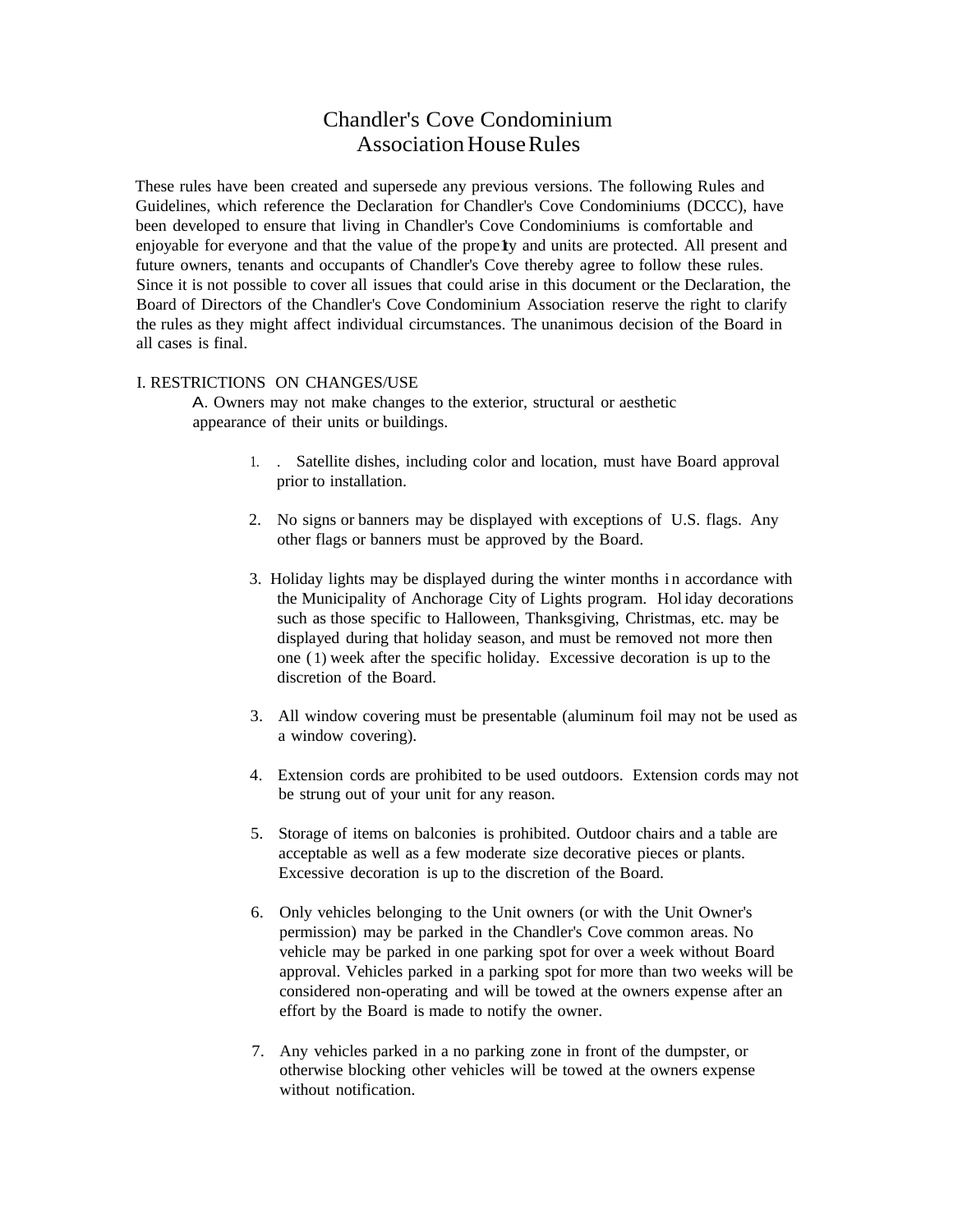## IL COMMON ELEMENTS

- A. Interior garage space is only acceptable for storage within the limits of your own parking space or board approved storage bin. Any non secured storage items should maintain an organized appearance.
- B. Litter of any sort, to include cigarette butts, is prohibited on common property of Chandler's Cove.
- C. Damage to a common area made by an individual Unit Owner will be addressed, repaired, and paid for by that individual. If the individual does not follow through with this, the Association will make necessary repairs and bill the Unit Owner. (IAW DCCC, Section 7.4). Non-payment will result in a lien.

#### III. PETS (IAW DCCC, 10.2, paragraph d)

- A. Pet owners are exclusively responsible to remove pet waste from any and all parts of the Common Areas of and around Chandler's Cove.
- B. The Executive Board may prohibit the maintenance of any animal that constitutes a nuisance to any other Unit Owner.

## IV. NUISANCES (IAW)

A. No obnoxious or offensive activities shall be carried out within Chandler's Cove Condominium Association. Unreasonable noise including, but not limited to, loud stereos, noisy pets, or noisy activities (parties) are not allowed during quiet hours. Quiet hours are after 10:00 pm on weekday nights (Sunday- Thursday), 12:00 am on weekends (Friday, Saturday, and Holidays), before 7:00 am on weekdays (Monday-Friday) and 9:00 am on weekends (Saturday and Sunday).

# V. ENFORCEMENT/ VIOLATIONS

## A. Any

consecutive significant amount of late fees, at the discretion of the board, will be sent to collections and any additional costs to the Association or including legal fees will be the responsibility of the unit owner.

- B. The association manager shall perform a periodic check of the association noting any violations of the Declarations or House Rules. In addition, any homeowner may report a perceived violation to Real Estate Unlimited (Association Management Company) or to a Board member.
- C. In the event that an owner is out of compliance with the Declarations or house Rules, the following actions will be taken at the discretion of the Board.
	- 1. The unit owner will be sent a letter stating the violation with a request that the issue will be resolved within five (5) days.
	- 2. Ifthe violation is uncorrected after five (5) days, a Notice of Violation, which shall include a fine of twenty-five (\$25) dollars, will be sent to the violating owner.